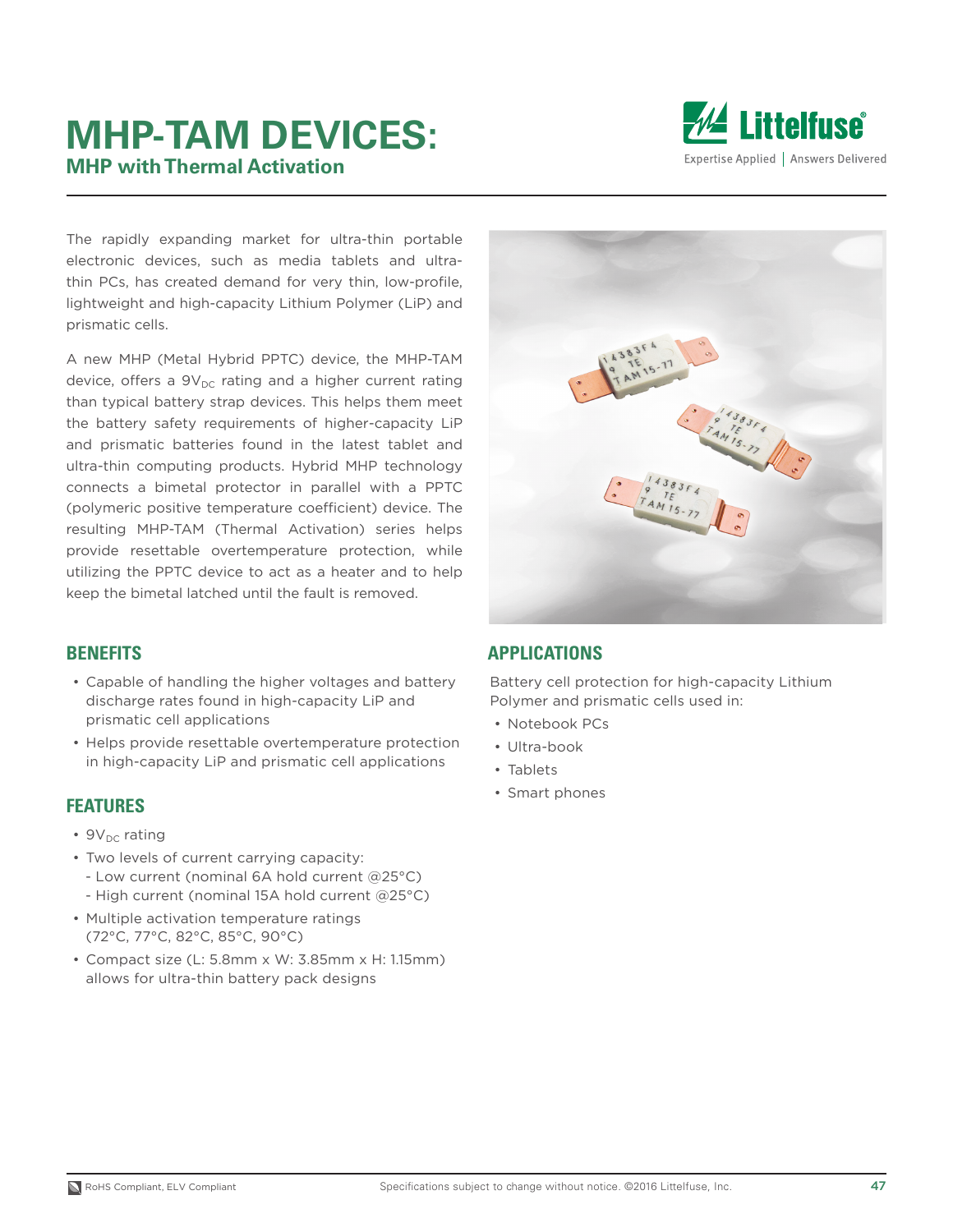## Table M1 — Electrical Characteristics for MHP-TAM15 Series

|                     | Rating<br>[°C] | <b>Operation</b><br>Temperature<br>[°C] |            | Reset<br><b>Temperature</b><br>[°C] |               | <b>Reference Resistance</b><br>[mohms]<br>$25^{\circ}$ C |            |  |
|---------------------|----------------|-----------------------------------------|------------|-------------------------------------|---------------|----------------------------------------------------------|------------|--|
| <b>Model Number</b> | <b>Nominal</b> | <b>Min</b>                              | <b>Max</b> | <b>Min</b>                          | $\triangle$ T | Typ                                                      | <b>Max</b> |  |
| MHP-TAM15-9-72      | 72             | 67                                      | 77         | $\geq 40$                           | $\geq 7$      | 2.5                                                      | 5          |  |
| MHP-TAM15-9-77      |                | 72                                      | 82         | $\geq 40$                           | $\geq 10$     | 2.5                                                      | 5          |  |
| MHP-TAM15-9-82      | 82             | 77                                      | 87         | $\geq 40$                           | $\geq 10$     | 2.5                                                      | 5          |  |
| MHP-TAM15-9-85      | 85             | 80                                      | 90         | $\geq 40$                           | $\geq 10$     | 2.5                                                      | 5          |  |
| MHP-TAM15-9-90      | 90             | 85                                      | 95         | $\geq 40$                           | $\geq 10$     | 2.5                                                      | 5          |  |

Maximum breaking current  $5V_{DC}$  / 80A (100 cycles)

Contact Rating  $9V_{DC}$  / 25A (6000 cycles)

## Table M2 — Electrical Characteristics for MHP-TAM6 Series

|                     | Rating<br>[°C] | <b>Operation</b><br>Temperature<br>[°C] |            | Reset<br>Temperature<br>[°C] |           | <b>Reference Resistance</b><br>[mohms]<br>$25^{\circ}$ C |            |  |
|---------------------|----------------|-----------------------------------------|------------|------------------------------|-----------|----------------------------------------------------------|------------|--|
| <b>Model Number</b> | <b>Nominal</b> | <b>Min</b>                              | <b>Max</b> | <b>Min</b>                   | ΔT        | <b>Typ</b>                                               | <b>Max</b> |  |
| MHP-TAM6-9-72       | 72             | 67                                      | 77         | $\geq 40$                    | $\geq 7$  | 10                                                       | 15         |  |
| MHP-TAM6-9-77       |                | 72                                      | 82         | $\geq 40$                    | $\geq 10$ | 10                                                       | 15         |  |
| MHP-TAM6-9-82       | 82             | 77                                      | 87         | $\geq 40$                    | $\geq 10$ | 10                                                       | 15         |  |
| MHP-TAM6-9-85       | 85             | 80                                      | 90         | $\geq 40$                    | $\geq 10$ | 10                                                       | 15         |  |

Maximum breaking current  $5V_{DC}$  / 40A (100 cycles)

Contact Rating 9V<sub>DC</sub> / 12A (6000 cycles)<br>∆T is the minimum temperature differential between the actual operation temperature of the device and the reset temperature

### Table M3 — Dimensions in Millimeters and Mechanical Characteristics

|     | Min  | <b>Max</b> | <b>Max</b> | Min                              | <b>Max</b> | Min | <b>Max</b> | Min | <b>Max</b> |  |
|-----|------|------------|------------|----------------------------------|------------|-----|------------|-----|------------|--|
| mm: | 10.9 | 1.4،       | 51.،       | $\overline{\phantom{a}}$<br>3.75 | 3.85       | Ίh  |            |     | $\sim$     |  |



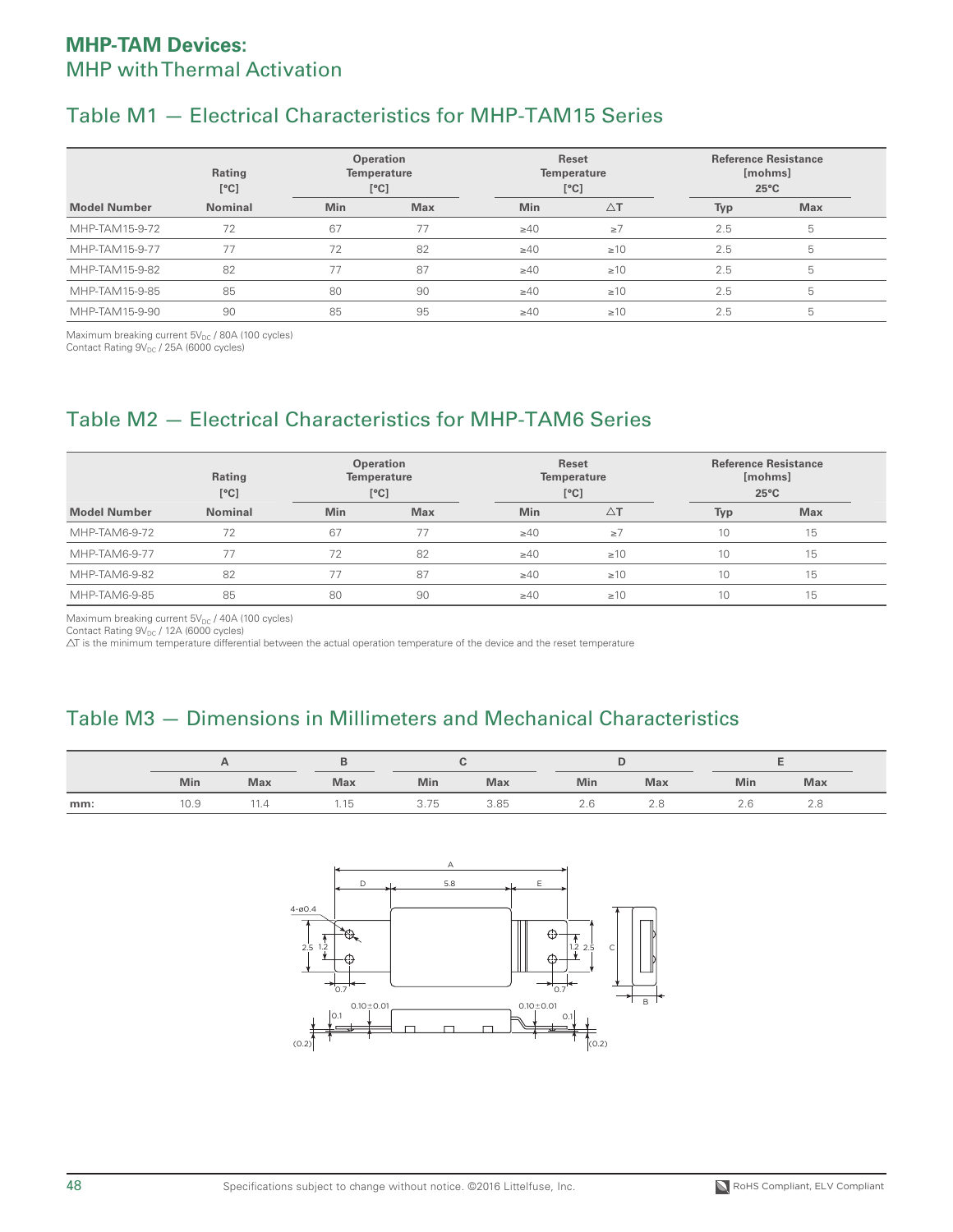

Figures M1-M2 — Hold Current vs. Temperature Curves (Typical)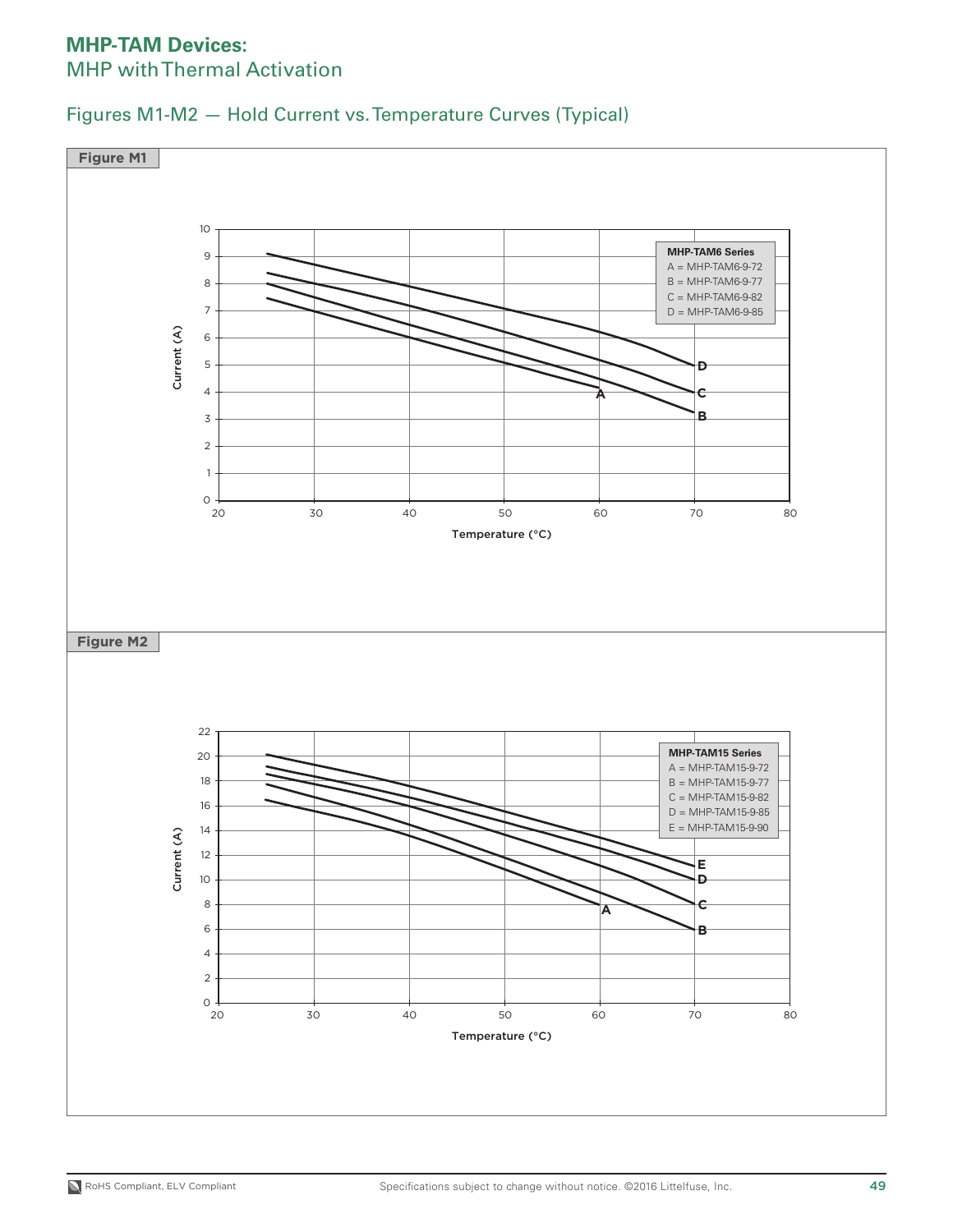### Physical Characteristics

Terminals Copper Alloy Molding Plastic LCP (Liquid Crystal Polymer)

## RoHS and Halogen-Free Compliance

RoHS Compliant Halogen Free per IEC 61249-2-21

### Storage Conditions

Device must be stored in the original, unopened bag. Suggested storage temperature (except for packaging material)

Temperature: -10°C - 40°C Humidity: 75%RH (max)

The following environments should be avoided for storage: Areas with salt air or with corrosive gas, such as  $Cl_2$ , H<sub>2</sub>S, NH<sub>3</sub>, SO<sub>2</sub> and NO<sub>x</sub>. Areas exposed to direct sunlight. Areas outside of the suggested storage temperature range, as indicated above.

### Precautions for Handling

The device is composed of plastic parts, please do not clamp or dent the housing with a tool as this might cause a resistance increase and product damage.

When welding product terminals or mounting the breaker on a battery (cell), please be careful not to apply excessive bending, twisting or force on the product and terminals. The excessive stress might cause a resistance increase or product damage.

Please refer to following cautions:

- 1. Do not apply more than 10N bend force to product. (Fig. M3)
- 2. Do not apply more than 1.5cN/m twist torque to the product. (Fig. M4)
- 3. Do not apply more than 20N deflection force to product. (Fig. M5)
- 4. Do not apply more than 2N force to the terminals. (Fig. M6)
- 5. Do not apply more than 0.6cN/m twisting torque to the terminals. (Fig. M7)
- 6. Do not bend the terminal base more than 45° when the product is mounted in a fixed position. (Fig. M8)



Product terminals can be welded using direct welding and series welding methods. In either case, please use a suitable jig so that the device will not be subjected to the stress conditions listed above.

Pull strength and detach strength of the terminal welds are per user requirements. However, if the welding is controlled by resistance, the measurement should be made as close as possible to the weld point by a "4-point clip method" using milliohm meter to ensure accuracy.

Avoid putting stress on the device, as listed above, when a jig, fitting or additional welding process is used. Please reconfirm the resistance value whenever a new process is added.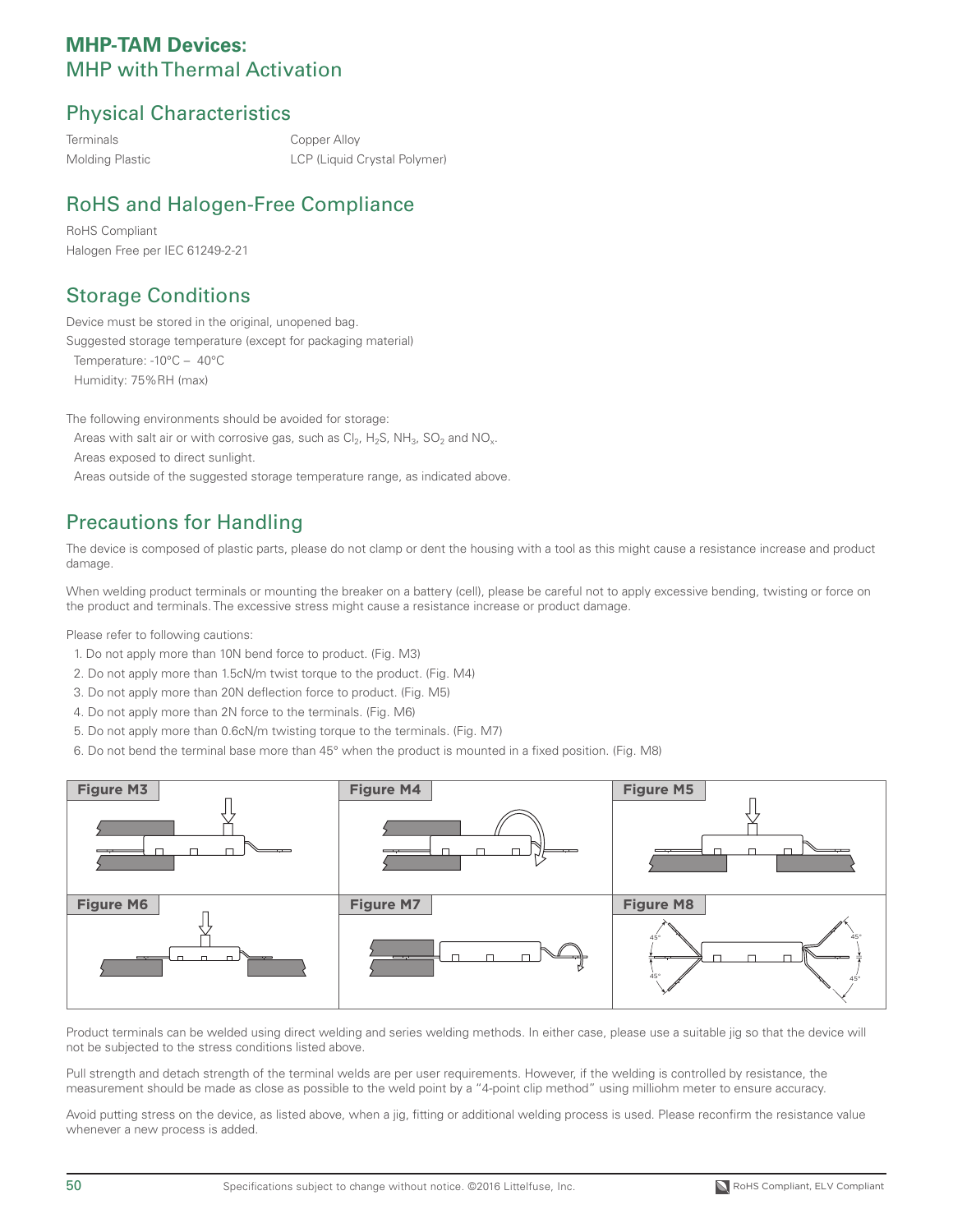# Table M4 — Packaging and Marking Information

| <b>Part Number</b>       | <b>Bag Quantity</b> | T & R Quantity | <b>Standard</b><br>Package | <b>Part Marking</b>                     | <b>Agency Recognition</b>                                |
|--------------------------|---------------------|----------------|----------------------------|-----------------------------------------|----------------------------------------------------------|
| <b>MHP-TAM 15 Series</b> |                     |                |                            |                                         |                                                          |
| MHP-TAM15-9-72           | 1.000               |                | 20,000                     | Lot ID#, Control# & Co. Logo, Product # | UL & cUL File No. E349829;<br>CB File No. US-24160-UL    |
| MHP-TAM15-9-77           | 1.000               |                | 20,000                     | Lot ID#, Control# & Co. Logo, Product # | UL & cUL File No. E349829;<br>CB File No. US-24160-UL    |
| MHP-TAM15-9-82           | 1.000               |                | 20,000                     | Lot ID#, Control# & Co. Logo, Product # | UL & cUL File No. E349829:<br>CB File No. US-24160-UL    |
| MHP-TAM15-9-85           | 1.000               |                | 20,000                     | Lot ID#, Control# & Co. Logo, Product # | UL & cUL File No. E349829:<br>CB File No. US-24160-UL    |
| MHP-TAM15-9-90           | 1.000               |                | 20,000                     | Lot ID#, Control# & Co. Logo, Product # | UL & cUL File No. E349829:<br>CB File No. US-24160-UL    |
| <b>MHP-TAM 6 Series</b>  |                     |                |                            |                                         |                                                          |
| MHP-TAM6-9-72            | 1.000               |                | 20,000                     | Lot ID#, Control# & Co. Logo, Product # | UL & cUL File No. E349829:<br>CB File No. US-23966-M1-UL |
| MHP-TAM6-9-77            | 1.000               |                | 20,000                     | Lot ID#, Control# & Co. Logo, Product # | UL & cUL File No. E349829:<br>CB File No. US-23966-M1-UL |
| MHP-TAM6-9-82            | 1.000               |                | 20,000                     | Lot ID#, Control# & Co. Logo, Product # | UL & cUL File No. E349829:<br>CB File No. US-23966-M1-UL |
| MHP-TAM6-9-85            | 1.000               |                | 20,000                     | Lot ID#, Control# & Co. Logo, Product # | UL & cUL File No. E349829:<br>CB File No. US-23966-M1-UL |

### Table M5 — Ordering Information

| Bag | 1,000  | pieces |
|-----|--------|--------|
|     | 20,000 | pieces |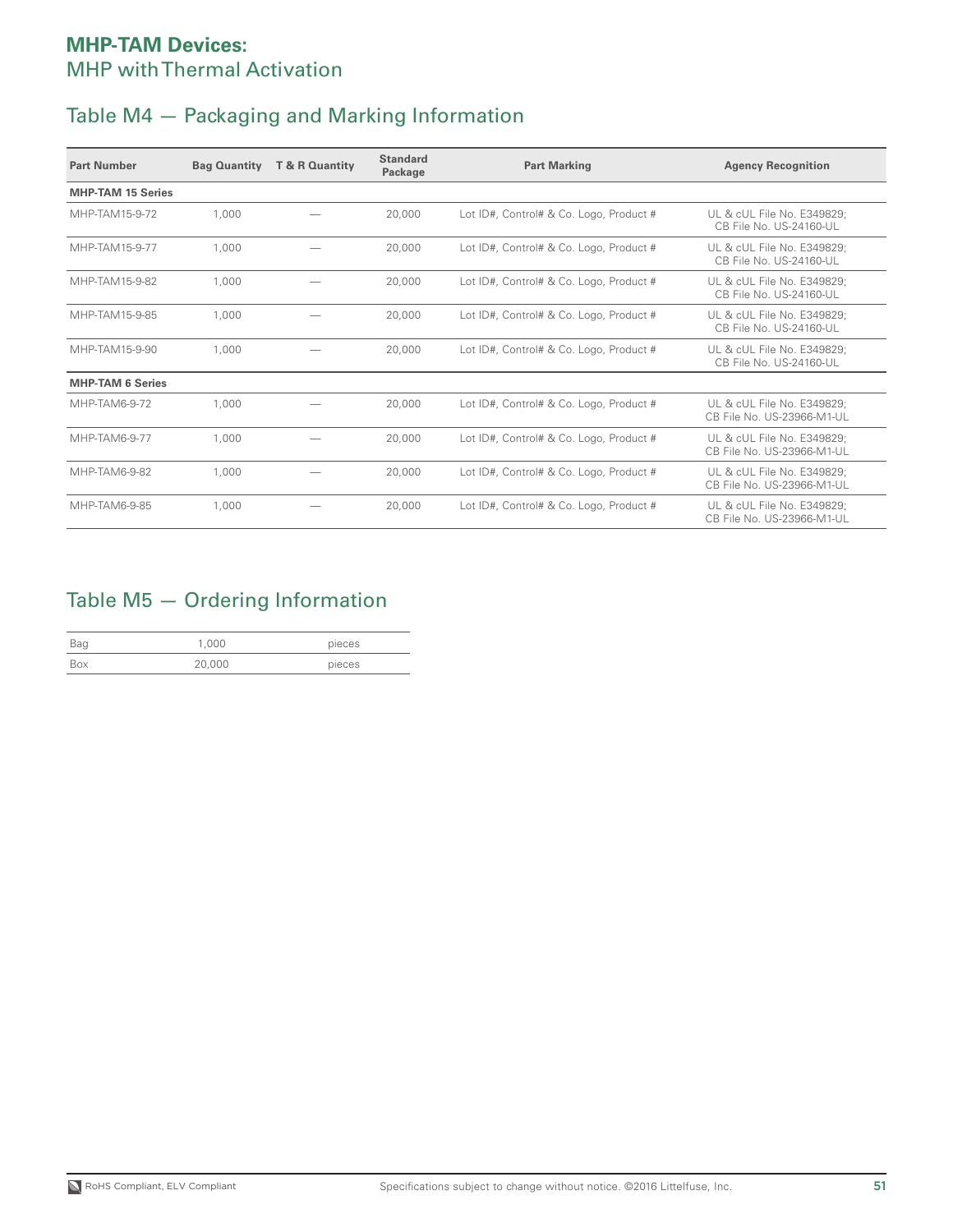### Part Numbering System



#### **Notice:**

Littelfuse products are not designed for, and shall not be used for, any purpose (including, without limitation, automotive, military, aerospace, medical, life-saving, life-sustaining or nuclear facility applications, devices intended for surgical implant into the body, or any other application in which the failure or lack of desired operation of the product may result in personal injury, death, or property damage) other than those expressly set forth in applicable Littelfuse product documentation. Warranties granted by Littelfuse shall be deemed void for products used for any purpose not expressly set forth in applicable Littelfuse documentation. Littelfuse shall not be liable for any claims or damages arising out of products used in applications not expressly intended by Littelfuse as set forth in applicable Littelfuse documentation. The sale and use of Littelfuse products is subject to Littelfuse Terms and Conditions of Sale, unless otherwise agreed by Littelfuse.

### **Special Recommendations:**

- 1. The power supply voltage must be less than the rated voltage of the device. Operation above the voltage rating may result in device damage, smoking or flame.
- 2. Designs must be selected in such a manner that the device hold current is higher than the normal current value in the circuit and that the device trip current is lower than the abnormal current value. Selecting device hold current and trip current values that are too low for the application may interrupt the circuit under normal usage conditions.
- 3. This product should not be used in an application where the maximum interrupt current can be exceeded in a short circuit condition.
- 4. The devices are intended for protection against damage caused by occasional overcurrent or overtemperature fault conditions and should not be used when repeated fault conditions or prolonged trip events are anticipated.
- 5. The devices may not perform as specified if mechanical pressure is added while the device is in the tripped state or exposed to temperature conditions lower than -30˚C or over 100˚C.